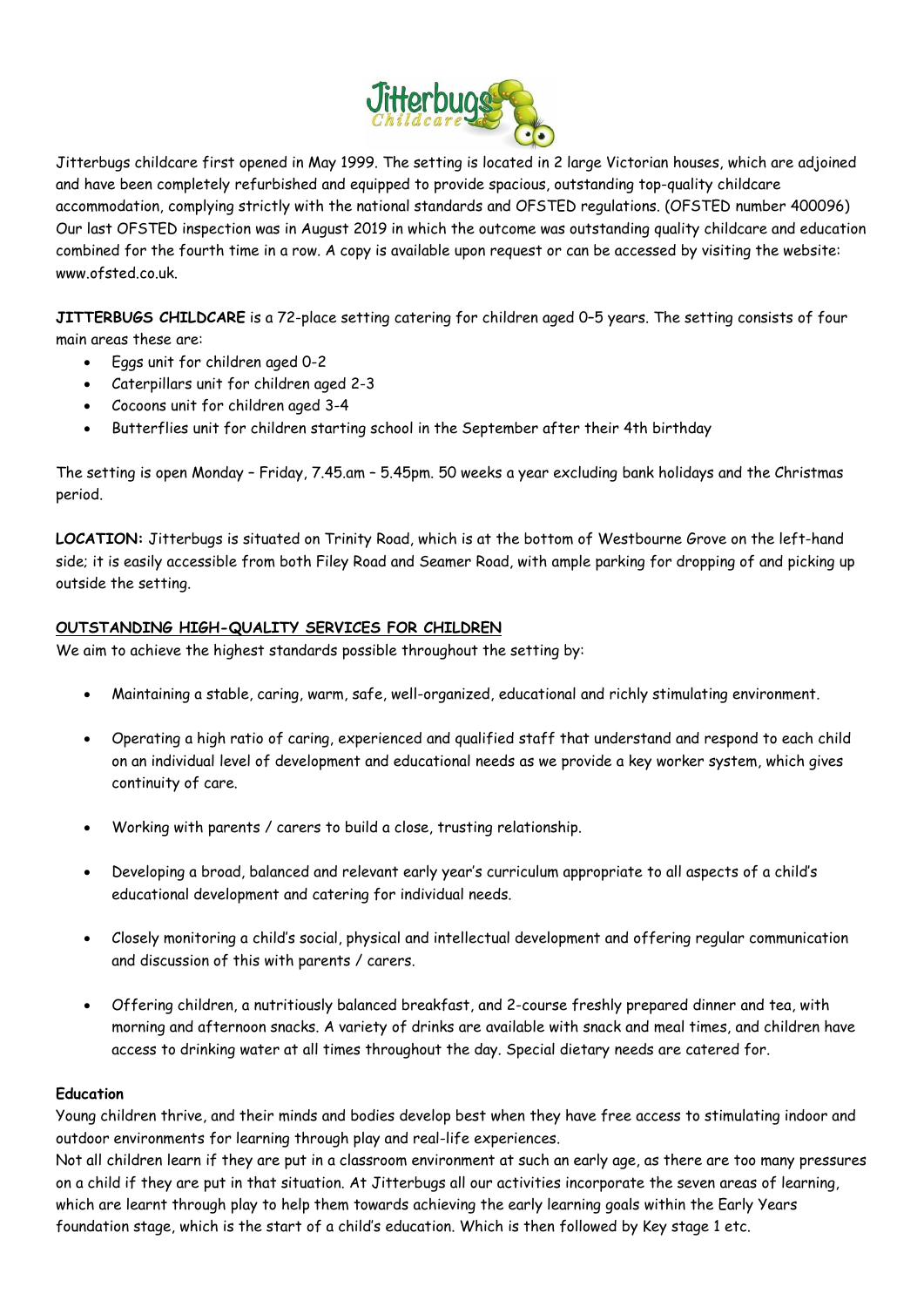The Areas of Learning and Development.

There are Seven areas of development. These are divided into two areas known as 'Prime' and 'Specific'.

The 3 Prime Areas are:- Communication and Language Physical Personal, Social and Emotional. The 4 Specific Areas are:- Literacy **Mathematics** Understanding the World Expressive arts and design

Educational programmes will focus on activities and experiences for children, as follows.

**Communication and Language Development:-**involves giving children opportunities to experience a rich language environment; to develop their confidence and skills in expressing themselves; and to speak and listen in a range of situations.

**Physical Development:-**involves providing opportunities for young children to be active and interactive; and to develop their co-ordination, control, and movement. Children must also be helped to understand the importance of physical activity and to make healthy choices in relation to food.

**Personal, Social and Emotional Development:-**involves helping children to develop a positive sense of themselves and others; to form positive relationships and develop respect for others; to develop social skills and learn how to manage their feelings; to understand appropriate behaviour in groups; and to have confidence in their own abilities.

**Literacy Development:-**involves encouraging children to link sounds and letters and to begin to read and write. Children must be given access to a wide range of reading materials (books, poems and other written materials) to ignite their interest.

**Mathematics:-**involves providing children with opportunities to develop and improve their skills in counting, understanding and using numbers, calculating simple addition and subtraction problems; and to describe shapes, spaces and measures.

**Understanding the World:-**involves guiding children to make sense of their physicalworld and their community through opportunities to explore, observe and find out about people, places, technology and their environment. **Expressive Arts and Design:-**involves enabling children to explore and play with a wide range of media and materials; as well as providing opportunities and encouragement for sharing their thoughts, ideas and feelings through a variety of activities in art, music, movement, dance, role-play and design and technology.

# **Characteristics of Effective Learning**

Characteristics of Effective Learning play a part in planning and guiding children's activities, practitioners must reflect on the different ways that children learn, and then reflect these in their practice.A child's individual learning characteristic will determine the way they respond to both the teaching and learning taking place in the environment. Three characteristics of effective teaching and learning identified by the EYFS are:

**Playing and exploring Active learning Creating and thinking critically**

# **BRITISH VALUES:**

At Jitterbugs we promote fundamental British values, by making decisions together to develop personal, social and emotional development, self-confidence and self-awareness. We teach children to understand rules and values to create positive relationships for life skills, understanding that rules matter. We value and respect other cultural beliefs in jitterbugs and within the wider community allowing children to develop their knowledge and understanding of the world, people and communities, managing feelings and behaviour and making relationships.

# **SETTLING YOUR CHILD INTO JITTERBUGS**

We recommend you bring your child for a visit before he/she starts Jitterbugs, to get them used to their new environment and to become familiar with their key worker and staff. You may visit for an hour or more depending on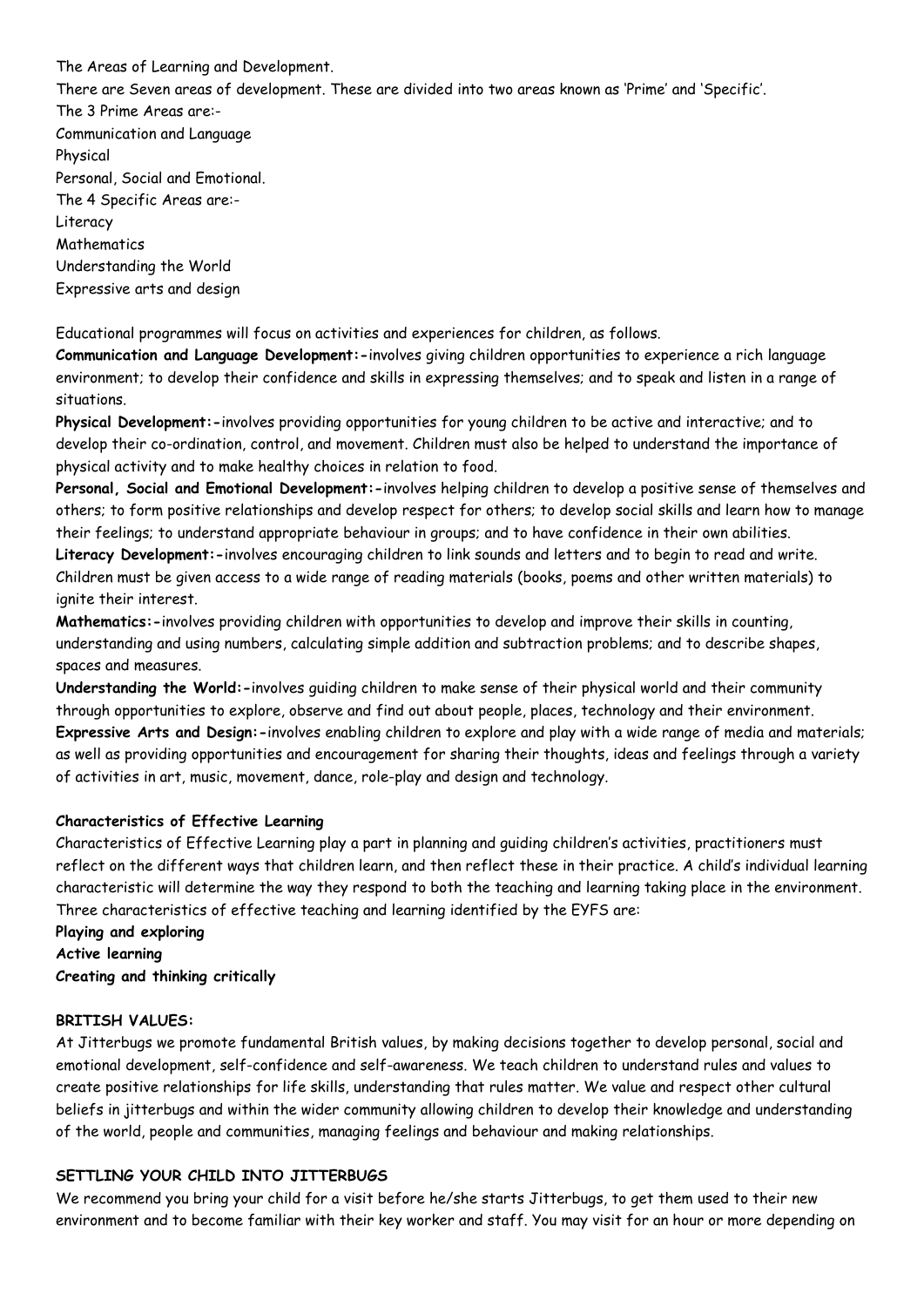the child's individual needs. If you feel comfortable and think your child will settle in without this visit, then you can leave them as soon as you require childcare to commence. Please discuss with a key worker for the best way to settle your child into our setting, as every child is different, and we want you and your child to be happy in our care. (There is no charge for the introductory visit as long as you stay with your child or if you only leave them for an hour however you will be charged if you require to leave them for a whole session prior to starting.)

# **KEY WORKER SYSTEM**

The key worker system aims to provide a sense of stability; continuity and security which are of vital importance to a young child's future, social, emotional educational and intellectual development. As children enter the setting or a new Unit they will be allocated a Key-Worker. The Key worker system is a system whereby the key worker monitors the child's development through observations/assessment and is able to develop relationships with the parents / carers and the child alongside the other staff members within that unit. We link the key worker groups to different 'bugs', and these are displayed in each unit's hallway.

# **STAFFING**

We operate a high ratio of qualified and experienced staff, to children to maintain our commitment to provide the highest quality of childcare both emotionally and educationally. We work on a ratio of 1 adult – 3 children for children under 2. Children aged between 2 and 3 the ratio is 1 adult - 4 children. Children aged 3 and over there is 1 adult - 8 children.

# **SNACKS AND MEALTIMES**

All of the snacks and meals which are provided at Jitterbugs are made on site, with fresh local ingredients. Mealtime menus are on display on the digital notice boards in each of the entrances. Menus change from time to time to accommodate fruit and veg in season

Breakfast is available for the children up to 8.45 am each day and consists of a choice of cereal and fruit and a drink of milk or water.

Snacks are provided on a free flow system; this encourages self-independence and encourages personal skills. Snack is available during the morning and afternoon session, there is always a choice of two healthy snacks and we will cater for any special dietary needs.

We have Dinner at around 12 mid-day each day so if your child attends for the morning session he / she will receive a hot 2 course freshly prepared nutritious meal, if your child attends an afternoon session then they will be offered a 2-course tea at around 4.00 pm. We have water available for all children on request throughout the day.

# **PUSHCHAIRS**

If you bring your child to jitterbugs in a pushchair there is a buggy shelter that is located at the bottom of number 7 stairs. This works using a code that we provide to you which willallow you access to put your pushchair in and to collect them after your child's session has ended.We have 24hour CCTV for extra security and we also have a biking locking system for inside the buggy shelter for extra security.

### **ORAL HEALTH**

At Jitterbugs we recognise the importance of good oral hygiene and we promote this throughout the setting. Children are encouraged to brush their teeth after main meal times, (dinner and tea) as this promotes children's self-care and personal hygiene, it is important that you encourage teeth brushing at home each morning and evening, and do not rely on our teeth brushing routines to be sufficient enough. All children have their own individual toothbrush, which is stored in their own individual pot with their name card in. All toothbrushes are provided by jitterbugs, which are changed every term or more regularly if needed.

### **BIRTHDAYS**

We will celebrate each child's birthday by using a pretend dummy cake and parents can bring cakes but please ask first as if we have a lot of birthday's all in one week then sometimes we have too many cakes and it is not good for the children. We also ask parents not to bring in sweets to give out as again sometimes it seems like we are giving too many sweets out to children. Sometimes we use sweets in activities, but we like to monitor how many we give to children.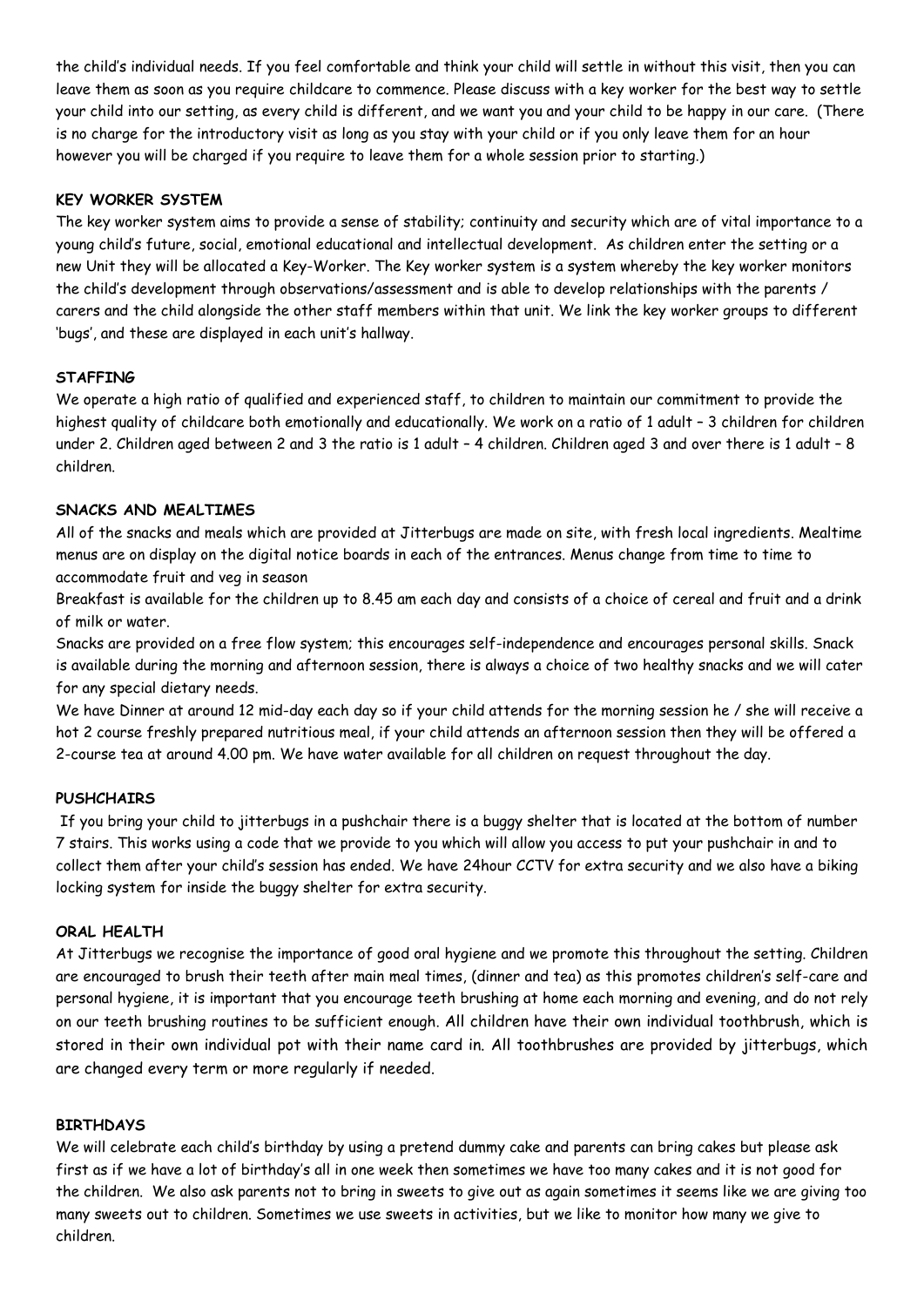### **NAPPIES AND TOILET TRAINING**

Could you please provide nappies, wipes and creams if your child is in nappies. Our daily routine is to change children's nappies 3 times on a fullday regardless and again in between this time if your child has a dirty.

If you are toilet or potty training your child let us know and we will follow the same routine and also encourage continuity while your child is with us. Please send spare clothes and shoes in case of any little mishaps. You will be required to fill out a 'toileting form' which will give us vital information about your child and if they have any special words or actions for their toileting needs.

Also, please send your child in clothes they can manage, as this will encourage independence. Dungarees and hard fastening clothes are not suitable when your child is toilet training. We DO NOT advise pull-ups to be used for toilet training, as they are confusing for the child as they may think they still have a nappy on.

### **SECURITY**

At Jitterbugs we have a face recognition security door system in place located on both entrances which will only let people in the building who have a registered facial photo. We will register any person with your permission who will be collecting your child/ren on a regular basis. If another person who is not registered will be collecting your child, you must inform us. There is a bell for them to ring with a camera, so we can see from inside the building who is at the door. If they are not recognised, then they will have to give us the security password which you must provide on the registration form at the time of registration. No child should be collected by anyone under 16 years of age unless they have parental responsibility. Our inner door will be kept locked at all times, and we would appreciate it if you can always ensure you have fully shut the door on leaving and entering the premises. Please do not open the door to any other person, even if you know them, as we need to monitor people entering the premises. (not available during the covid pandemic)

# **PROFILE**

Every child who attends the setting will have an online Evidence Me Profile made. This is an app which contains videos and photos of your child's time with us. We take photos and videos on secured iPads and helps key workers track and plan your child's progress. You will be able to look atthese photos and videos through the evidence me app.

# **LIBRARY SYSTEM**

Every child who attends the setting will be introduced to our Library. Outside each unit there is a display of books with a logbook. This allows your child to access 1or 2 books to be taken home, all we ask you to do is write in the logbook your child's name, date and title, then on returning this book, again indicating the date. We hope that this scheme develops the children's interest in books and helps children develop early literacy skills as they become familiar with print and grow awareness that print has meaning.

# **JOFLI BEAR AND TREASURE BASKETS/BAGS**

These are also schemes we provided as a setting to promote a child's development. Within the Baby and Toddlers unit we in-corporate Treasure baskets into our everyday play. These allow the children opportunities to explore different textures, senses, looking at certain areas of development which will promote their interests and experiences. Jofli Bear comes with his own backpack with a diary inside. This will be offered to you on special occasions such as holidays, weddings, birthdays etc or you may be asked to take Jofli bear home with you over night or for a weekend. Jofli is asked to take part with your everyday routines and to help with the promotion of caring and sharing. We ask you to write down with the help of your child to promote their knowledge and understanding what you have done such as teatime, bath time, bedtime routines or if there is a special occasion did Jofli help with the preparation, help write in the card, even had a dance, you can even take photographs and pop those in the diary. (not available during the covid pandemic)

### **OUR OUTDOOR ENVIRONMENT**

Our outdoor area is an extension of our learning environment and is divided into different areas which is on splitlevels, each area is covered with safety flooring, such as rubber matting or Walk-sure surfacing. We also have undercover areas. We have superb learning facilities within our outdoor environment. At Jitterbugs children go out in all weathers, and we provide all outdoor clothing. All children can access the outdoor area during the free flow time,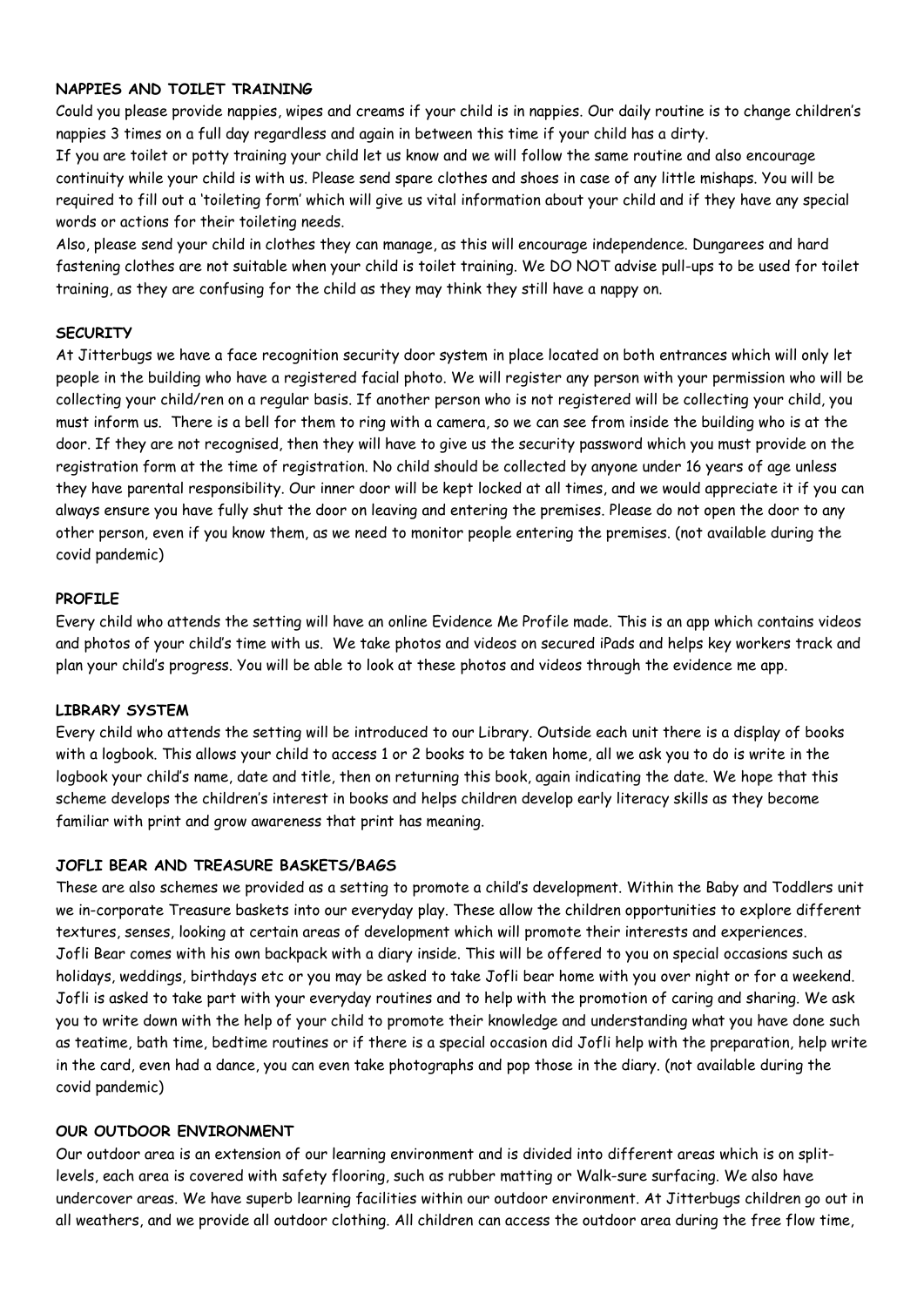and have access to sand,water, building, construction, ball activities, role play, climbing frame, a garden area for planting and growing, bikes and cars etc, the activities are endless. We provide the same opportunities and learning experiences outdoors as well as indoor play, so if your child is an outdoor person, their learning will be just as enriched as it would be in the indoor environment.

#### **Nursery in a box/Parent admin**

At Jitterbugs we use a system called Nursery in a box. This system is used tomanage the admin side, such as booking patterns, funding, invoices and registering children. Before your child starts at Jitterbugs, we will register your child through nursery in a box, which will then send you an email to register with Parentadmin. This is where you will complete your child's registration form with the relevant information, we require for your child to attend Jitterbugs. Each month on parentadmin you should receive your invoice for that month.



The app is available to download on google play and apple store. Once you have downloaded the app you, then sign in using your login details that you will have set up via the email. This app allows you access to see invoices, account information, send notifications to support communication and whole lot more features.



# **Eggs (0-2-year-old room)**



Our Eggs unit is situated on the first floor across number 5 and 7 Trinity Road. The babies and toddlers will receive continuity of care as the area is staffed with key workers who are qualified in childcare. Babies and Toddlers have access to the Caterpillar unit both indoors and outside on a daily basis, before they reach the age of 2, so they can become familiar with this new environment which helps with your child's transition when they are ready to move. The ratio of adults – children in the Eggs unit is 1staff to every three babies and toddlers.

Children in the Egg unit will be issued with a diary book.It will include feeding, sleeping and nappy/toileting routines. Any other relevant information will also be recorded. This book will go home after each day your child attends the setting and is to be brought back each time your child attends. Parents are also encouraged to write down any information that may be relevant to your child's care while at the setting. This book provides us with a close link between home and the setting especially if someone else is bringing or dropping your child off.

The children are introduced to a "free flow" environment which is carried out throughout all of the setting. This allows the children to access any interests in the areas provided be it messy play, role play, small world, construction etc. we also have areas for both babies and toddlers to enjoy 'quiet' time may this be looking at a book or carrying out an activity. All the children's educational needs and development are met through everyday play.

### **WHAT YOU AND WHAT WE PROVIDE**

You only need to provide your child's nappies and wipes and any creams you require us to use. You will also need to provide Formula or breast milk if your child has any of these. We provide cow's milk so please inform us when your child starts on cow's milk; we provide all food and other drinks.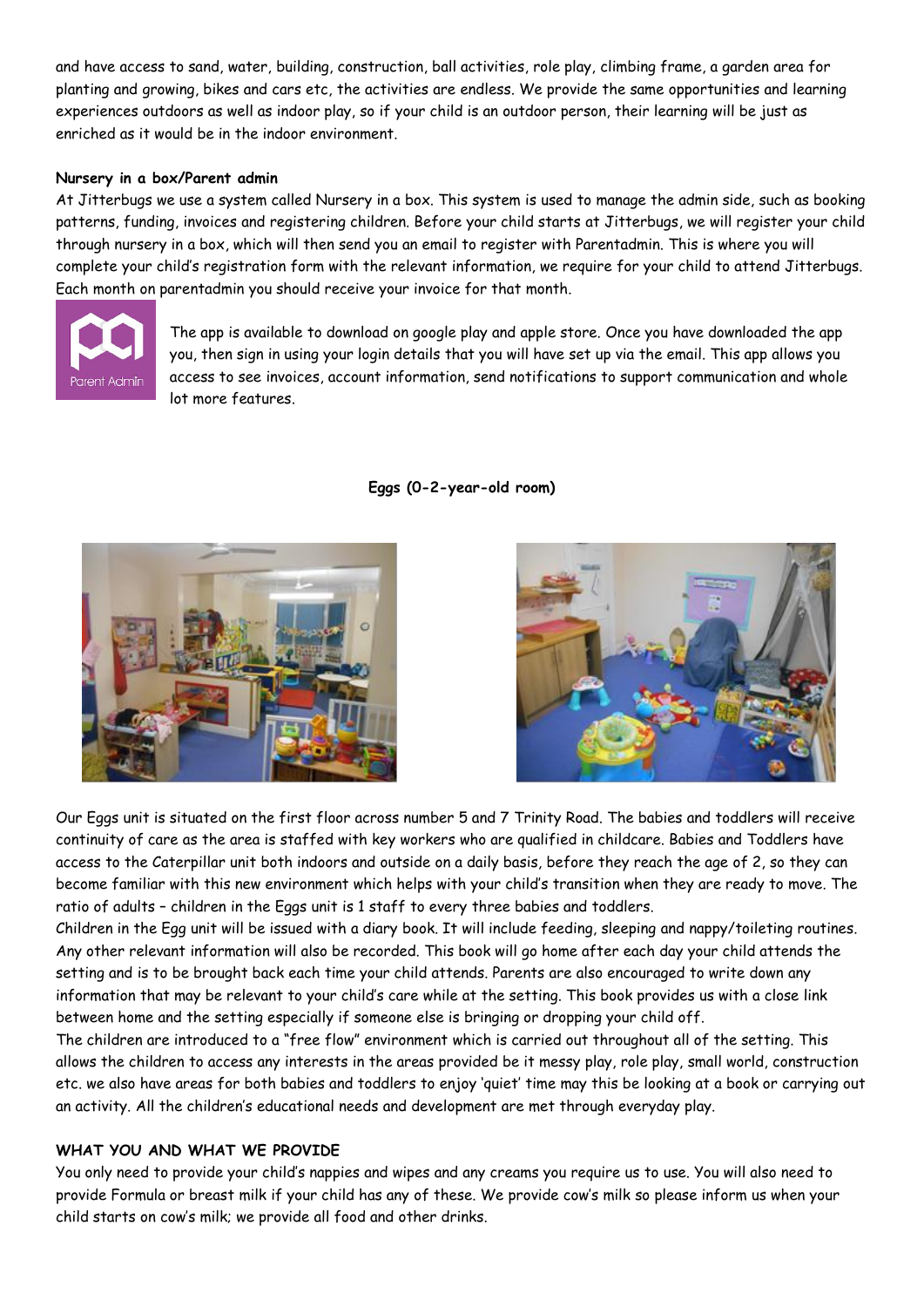Formula milk is to be sent either already measured in individual containers and bottles or you can send a tin of milk with a bottle and we willmake up the feeds when your baby requires it, breast milk must be in bottles ready to warm up also. We provide cooled boiled water for babies and drinking water for toddlers throughout the day. We provide a morning and afternoon snack, a freshly cooked hot 2-course dinner and a tea. Food will be liquidised for babies and lumpier food will be introduced when your baby reaches that stage of development. We will discuss with you each stage of your child's feeding development, so we can provide the same continuity as your child receives at home. All food is cooked from fresh produce. Special dietary needs will also be met. Bedding, bibs and flannels will be provided individually to each child and not shared. Babies and toddlers that are sleeping will be checked every 5-10 minutes; babies will only be placed in a cot on their backs to sleep. (This is for the baby's own safety).

**Caterpillars (2-3-year-old room)**



The Caterpillar unit is situated on the ground floor of number 5 Trinity Road. The unit is designed for children aged approximately 2-3, however if your child is ready for more challenges they may move into this area slightly earlier or later than the stated age. This all depends upon your child's stage of development. The unit is split into three main areas:

- Play room providing role play, construction, small world jigsaws, book area etc there is also a sleep den where your child can have a rest or a sleep.
- Meal times and snacks also take place in the play room.
- Creative room with access to paint, collage, sand water and malleable activities alongside lots more creative experiences
- Outdoor area with planting, role play, construction, small world and lots more outdoor activities.

Within the setting we provide a wide range of educational activities and resources for the children to explore and access. Ensuring all areas of the children's development through The Early Years Foundation Stage is met. Your child is free to access all activities depending upon his/her own interests. Within the unit we provide both adult guided activities to ensure all their individual educational needs are met and also child initiated. This means if the children show particular interests in a certain area of development, we would then extend upon these. For example: a child has had a day at the beach with family and has returned to Jitterbugs telling us about their experiences, we would then plan activities based on the beach, encourage sandcastle building, bring things into the setting i.e. sea weed/shells and other beach objects for the children to explore. We also continue to encourage independence by offering your child opportunities to carry out small tasks such as putting on their coat, drinking without a lid and so on.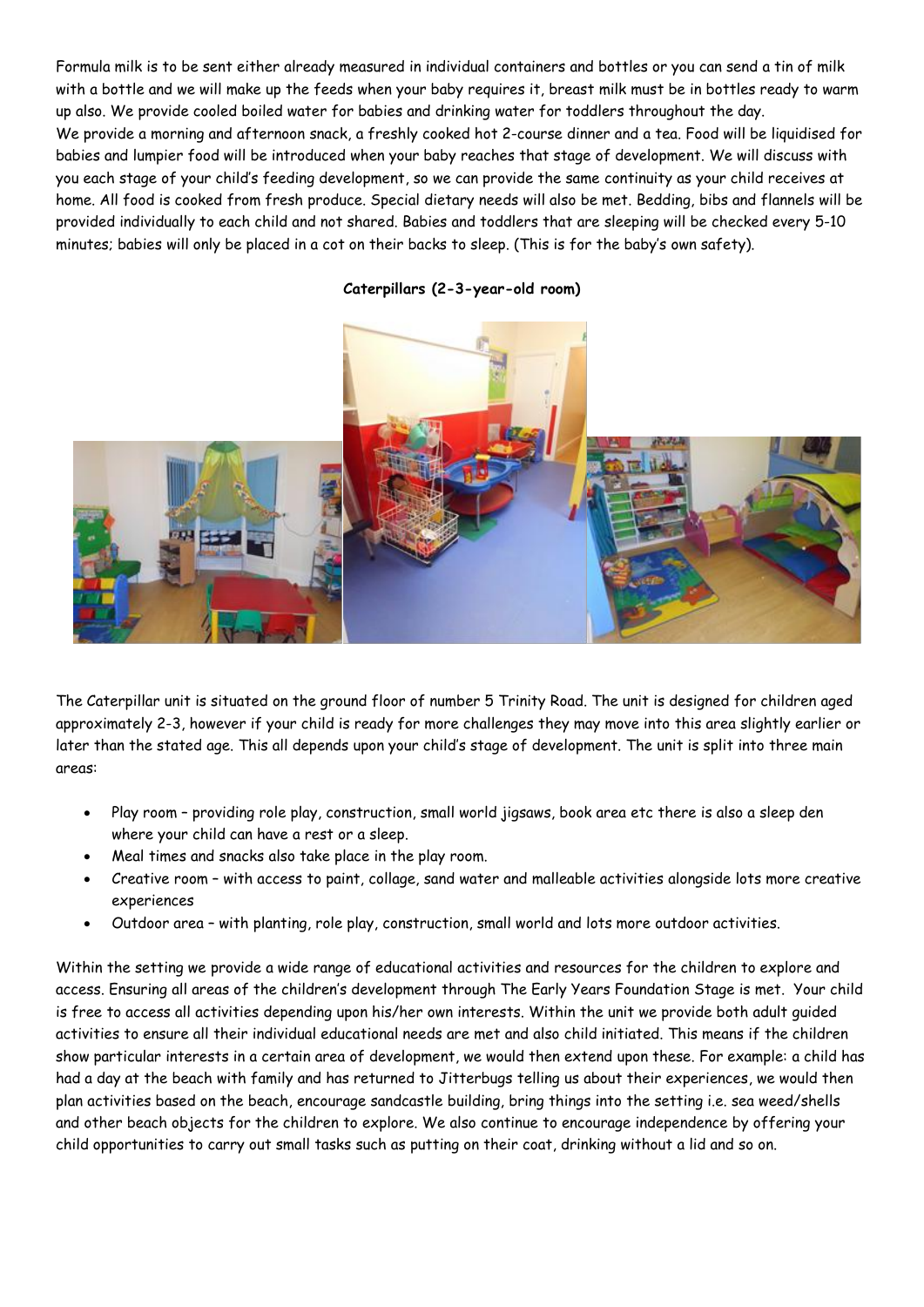### **Cocoon (3-4-year-old room)**



The Cocoon unit is based on the ground floor in number 7 Trinity Road. There are three large areas:

- Playroom providing: ICT, role play, mark making, music, small world construction and a book corner etc
- Creative area opportunities for paint, gluing, sand water and malleable materials
- Large outdoor area situated on 3 levels providing opportunities for: music, physical, water, sand, painting, construction, planting, role play and exploration of the outdoor environment.

The Cocoon room provides an extensive range of educational activities for the children, on a free flow system both indoors and outside. Activities/experiences provided meet all 7 areas of the curriculum enabling the children to make independent choices about where they want to play and the type of activities they access. Within this area practitioners provide activities which follow the children's interest in addition to adult guided activities. Snack time within the Pre-School unit is operated on a free-flow system. The children are offered a choice of two healthy snacks and a drink of water and milk they are able to choose which they would like, and at what point throughout the session. This is to promote independence and develop their social skills.

# **FRENCH**

Children within Caterpillar, cocoon and butterfly unit take part in French lessons. We have a French teacher who comes into the setting once a week, throughout the year who undertakes interactive singing sessions and games with the children to develop their French vocabulary. The children thoroughly enjoy learning: phrases, animal names and action songs in French which in turn develop into small conversations.

# **MUSIC WORKSHOP**

RK music workshop come into the setting once a week on a rolling rota in Caterpillar, Cocoon and Butterfly unit. They are all about providing fun and enlightening musical knowledge through musical activities. They do themed sessions depending on the children's interest to engage the children more to enable them to learn more during the session. (not available during the covid pandemic)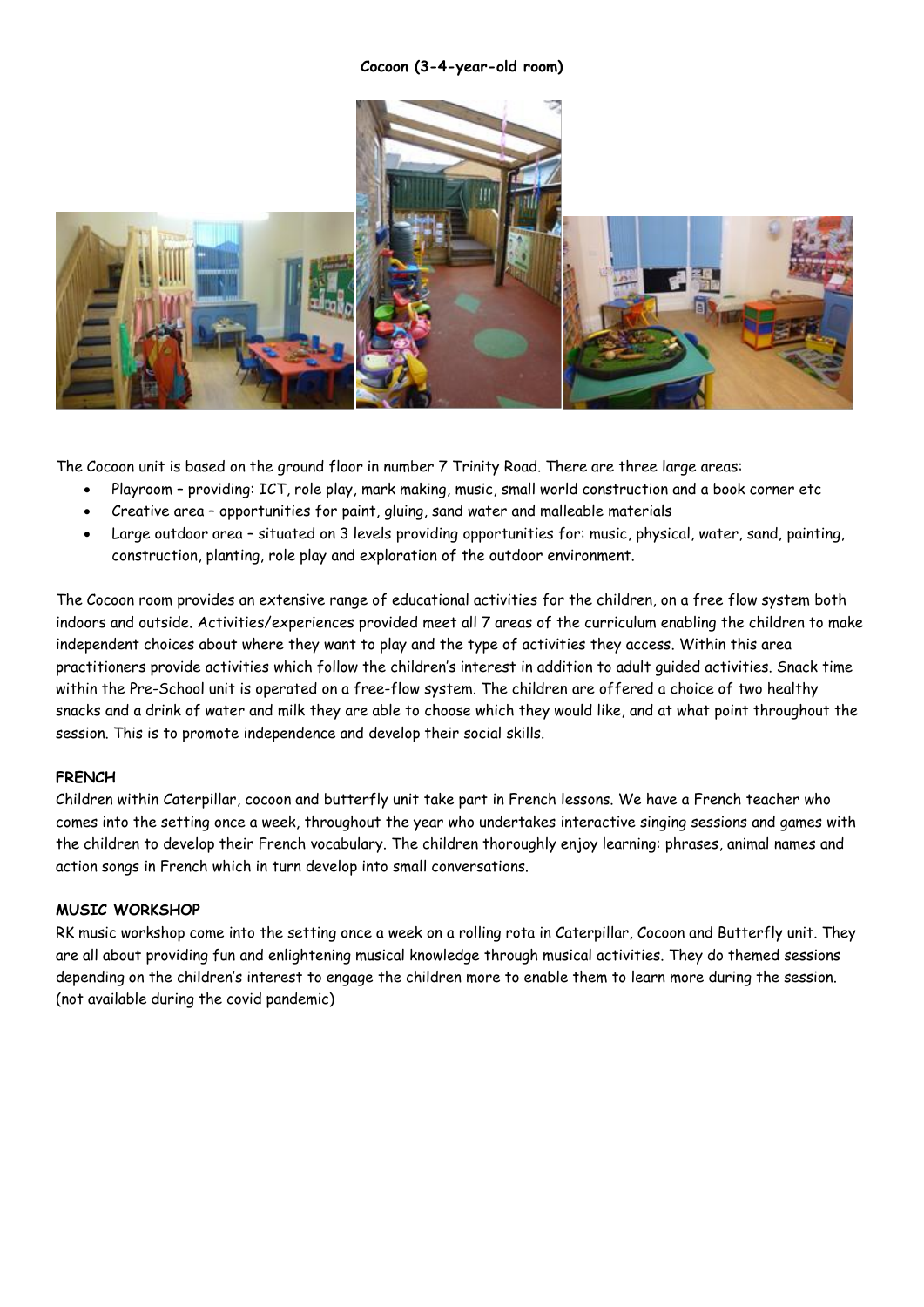# **Butterflies (4-year-old room)**





The Butterflies room is located within the Number 5 building Trinity Road. This room has two large areas and shares an outside area with Cocoon:

- Playroom- providing continuous provision: ICT, role play, mark making, music, small world construction and a book corner etc
- Creative area: opportunities for painting, gluing, sand, water and malleable materials
- Shared Large outdoor area situated on 3 levels providing opportunities for: music, physical, water, sand, painting, construction, planting, role play and exploration of the outdoor environment.

Our Butterfly unit is the stepping stone to preparing your child for school which aims to provide the very best educational start for each individual child by planning activities focussed around the 7 areas of the curriculum. The Butterfly unit provides continuous provision through the free flow system to enable the children to make independent choices on where to play within the different areas. We focus on providing stimulating activities throughout the day for the children to thrive in their surroundings to enable them to reach their full protentional. The snack time in the Butterfly unit operates within the free-flow system to allow them to make their own choices. The children are offered a choice of two healthy snacks and a drink of water or milk.

### **SICKNESS**

Children should not attend Jitterbugs if they are ill, as any illness that is contagious can put other children at risk. Infections can spread rapidly.

If your child becomes ill while at Jitterbugs, you will be contacted immediately, and you will be required to collect your child straight away.

If your child has sickness or diarrhoea please do not send them to Jitterbugs, they can only return 48 hours after the last time they were sick and 48 hours after they had the last bought of diarrhoea.

If you are not sure about incubation periods in which your child should be kept away from other children, then please discuss this with your child's key worker or one of the Practitioners, as they will be able to advise you.

Please telephone us and inform us if your child will not be attending due to illness or any other reason for absences, as we may need to inform other parents of anything that is going around. Please telephone before 10.am if your child attends an am session or full day or before 2pm if they attend the pm session. If you do not bring your child to Jitterbugs without informing us then we will give you a courtesy call to see why they have not attended, this is good practise on both parties as this is what would happen if your child were at school.

# **MEDICATION**

If your child is on any type of prescribed medication and you wish for us to administer it, then you must fill in a medication form giving us permission to do so. All medication must stay in their original packaging. Medication cannot be administered under any circumstances without this form. A measured spoon or syringe must also be sent with medication that requires a measured dose. We also need to know the last time medication was given prior to your child coming to Jitterbugs. You must tell us this, each day you require us to administer medication while in our care. For further details on medication please ask for our medication policy.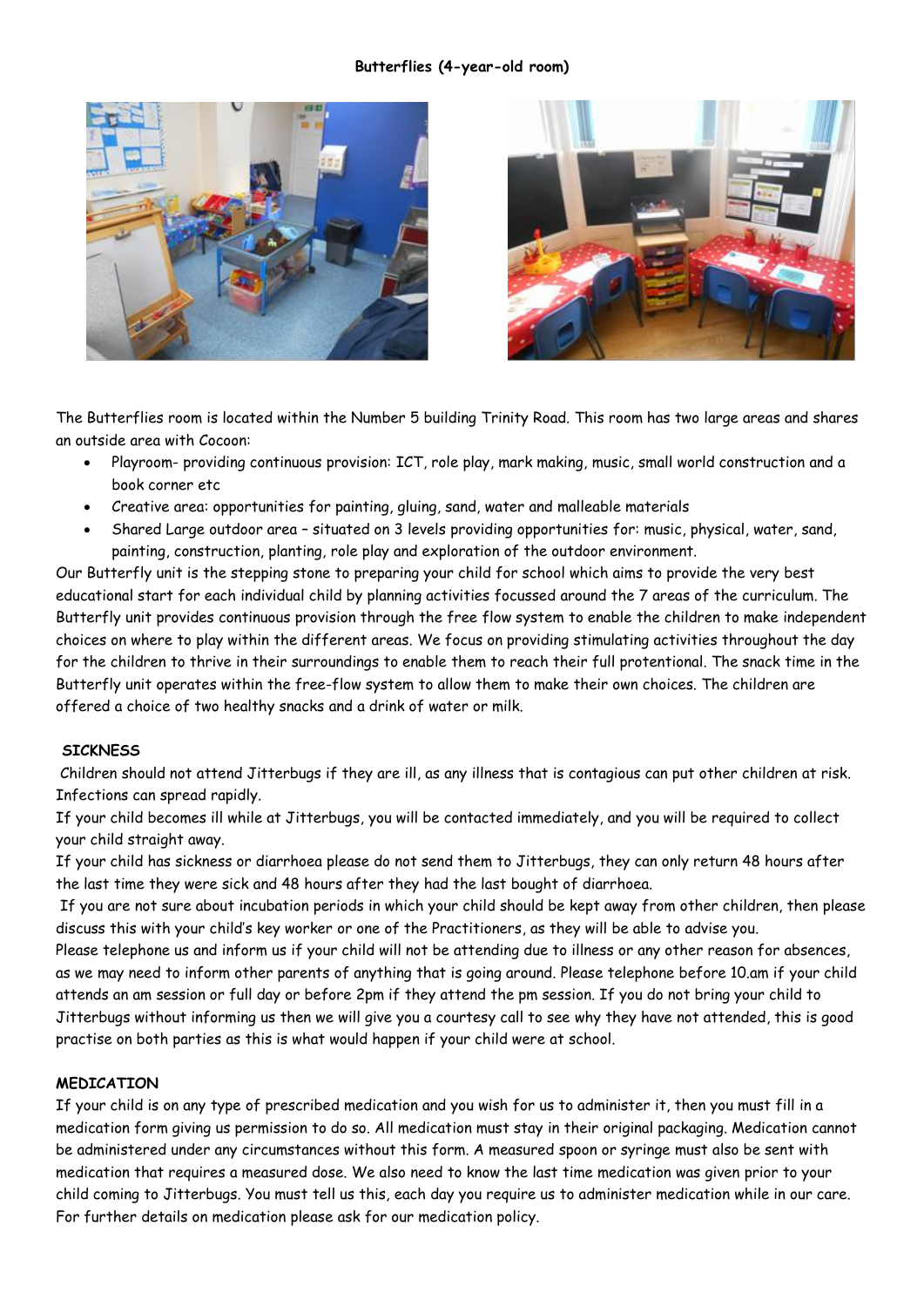#### **EARLY HELP ASSESSMENT**

'The Early Help Assessment is a strengths-based assessment tool which can be used by all Practitioners in North Yorkshire to assess the individual needs of a child and their family. An Early Help Assessment must be completed with a child and their family, this enables the practitioner to understand what is already working well within the family network and what support is already in place whilst identifying worries and any unmet need, enabling the right support to be put in place.'

# **SAFEGUARDING CHILDREN**

We are very aware of safeguarding children issues and we operate under guidelines issued by North Yorkshire County Council. We are obliged to report any incidents of suspected child abuse. You must inform us if your child is subject to a child protection plan, so we can work together to help you to provide the best care for your child. We support the children within our care, protect them from maltreatment and have robust procedures in place to prevent the impairment of children's health and development. In our setting we strive to protect children from the risk of different types of abuse, radicalisation and we promote acceptance and tolerance of other beliefs and cultures.

# **SPECIAL EDUCATIONAL NEEDS**

At Jitterbugs we will meet the individual needs of children and carers. If we feel your child may have any type of additional needs, we will inform you and discuss any further action that may nee to be taken, both at Jitterbugs and at home. We believe in inclusion for all and do not discriminate against any disability.

# **GOVERNMENT TWO-YEAR-OLD FUNDING (2-year olds)**

Some children are eligible for 2-year-old funding a term after their 2nd birthday, however there are strict guidelines to this, and you must meet certain criteria. Please ask for information if you think you may be eligible for 2-year-old funding. If you are granted the 2-year-old funding this works in the same way as funding for 3- and 4 years olds (stated below)

### **GOVERNMENT UNIVERSAL FUNDING (3 and 4-year olds)**

When your child reaches their 3<sup>rd</sup> birthday, he / she will be entitled to receive the 3 and 4-year olds funding. However, this is not as soon as the 3rd birthday is reached, it is the term after, and your child reaches 3. You will be notified when your child is eligible for funding.

### **EXTENDED ENTITLEMENT FUNDING**

This is an additional 15 hours funding on top of the universal 15 hours. If you, and your partner (only you if a single parent) each expect to earn Equivalent to 16 hours at the National Minimum or Living Wage. If you, or your partner, are on maternity, paternity or adoption leave, or you're unable to work because you are disabled or have caring responsibilities, you could still be eligible.

To apply for the additional 15 hours on top of the universal 15 hours, then it's the parent's responsibility to make the claim through HMRC which will then give you a voucher code to pass onto jitterbugs childcare. You will be responsible to reapply every 3 months to ensure you continue to receive these additional 15 hours.

### **CORPORATE CHILDCARE VOUCHERS**

We are currently registered to receive a variety of corporate childcare vouchers so if your employer as opted to join one of these schemes or any other scheme this is how it works.

You order your childcare vouchers from your employer as part of your salary, by choosing to receive a proportion of your salary in corporate vouchers you will save up to 11% on the cost of your childcare, because the vouchers are exempt from National Insurance contributions. You then give the vouchers to us to cover the cost of childcare.

### **TAX-FREE CHILDCARE**

Tax-Free Childcare is a Government-backed scheme which helps parents with the cost of childcare. The scheme gives eligible families an extra 20% towards childcare costs. Jitterbugs is now registered as a Tax-free childcare provider so once you have set up with this scheme, please pass on the code that you will receive to a member of staff at Jitterbugs. The link below has more information about this new tax-free childcare and has the link for you to set up with the scheme. [www.childcarechoices.gov.uk.](http://www.childcarechoices.gov.uk)